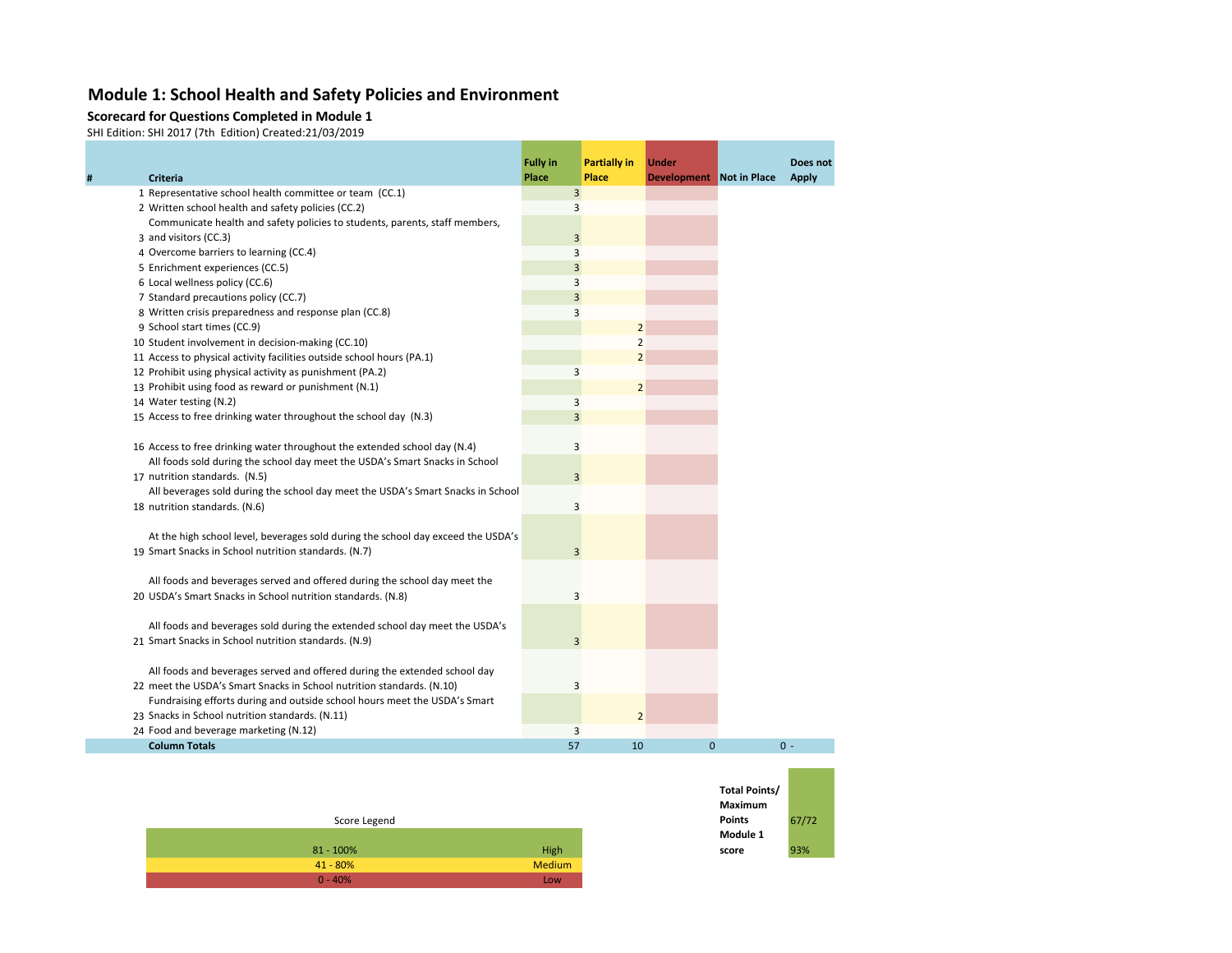## **Module 2: Health Education**

### **Scorecard for Questions Completed in Module 2**

SHI Edition: SHI 2017 (7th Edition) Created:21/03/2019

| # | <b>Criteria</b>                                                              | <b>Fully in</b><br><b>Place</b> | <b>Partially in</b><br><b>Place</b> | <b>Under</b><br><b>Development</b> | Not in<br><b>Place</b> | Does not<br><b>Apply</b> |
|---|------------------------------------------------------------------------------|---------------------------------|-------------------------------------|------------------------------------|------------------------|--------------------------|
|   | 1 Required health education course (CC.1)                                    |                                 |                                     |                                    |                        |                          |
|   | 2 Health education grading (CC.2)                                            |                                 |                                     |                                    |                        |                          |
|   | 3 Sequential health education curriculum consistent with standards (CC.3)    |                                 |                                     |                                    |                        |                          |
|   | 4 Active learning strategies (CC.4)                                          |                                 |                                     |                                    |                        |                          |
|   | 5 Opportunities to practice skills (CC.5)                                    |                                 |                                     |                                    |                        |                          |
|   | 6 Culturally-appropriate activities and examples (CC.6)                      |                                 |                                     |                                    |                        |                          |
|   | 7 Assignments encourage student interaction with family and community (CC.7) |                                 |                                     |                                    |                        |                          |
|   | 8 Credentialed health education teachers (CC.8)                              |                                 |                                     |                                    |                        |                          |
|   | 9 Professional development in health education (CC.9)                        |                                 |                                     |                                    |                        |                          |
|   | 10 Professional development in delivering curriculum (CC.10)                 |                                 |                                     |                                    |                        |                          |
|   | 11 Professional development in classroom management techniques (CC.11)       |                                 |                                     |                                    |                        |                          |
|   | 12 Essential topics on physical activity (PA.1)                              |                                 |                                     |                                    |                        |                          |
|   | 13 Essential topics on healthy eating (N.1)                                  |                                 |                                     |                                    |                        |                          |
|   | <b>Column Totals</b>                                                         | 24                              | 10                                  |                                    |                        | $0 -$                    |

|              |               | .                     |      |
|--------------|---------------|-----------------------|------|
| Score Legend |               | <b>Maximum Points</b> | 34/3 |
| $81 - 100\%$ | High          | <b>Module 2 score</b> | 87%  |
| $41 - 80%$   | <b>Medium</b> |                       |      |
| $0 - 40%$    | Low           |                       |      |

| Total Points/<br><b>Maximum Points</b> | 34/39 |  |
|----------------------------------------|-------|--|
| <b>Module 2 score</b>                  | 87%   |  |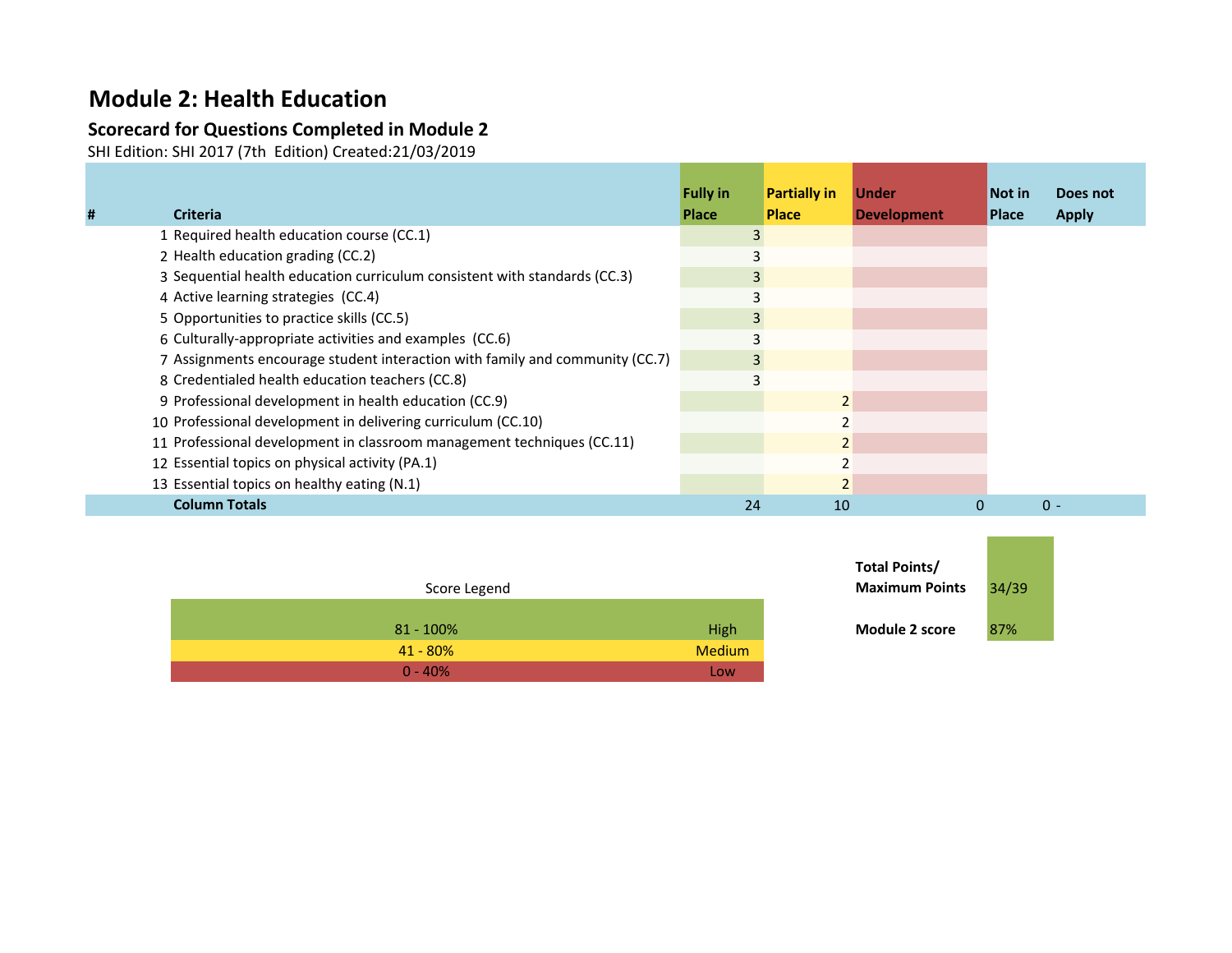## **Module 3: Physical Education and Physical Activity Programs**

#### **Scorecard for Questions Completed in Module 3**

SHI Edition: SHI 2017 (7th Edition) Created:21/03/2019

|   |                                                                                     | <b>Fully in</b> | <b>Partially in</b> | <b>Under</b>       | Not in      | Does not     |
|---|-------------------------------------------------------------------------------------|-----------------|---------------------|--------------------|-------------|--------------|
| # | <b>Criteria</b>                                                                     | Place           | <b>Place</b>        | <b>Development</b> | Place       | <b>Apply</b> |
|   | 1 225 minutes of physical education per week (PA.1)                                 |                 | $\overline{2}$      |                    |             |              |
|   | 2 Years of physical education (PA.2)                                                |                 | 2                   |                    |             |              |
|   | 3 Time requirement for length of physical education class (PA.3)                    | 3               |                     |                    |             |              |
|   | 4 Adequate teacher/student ratio (PA.4)                                             | 3               |                     |                    |             |              |
|   | 5 Sequential physical education curriculum consistent with standards (PA.5)         | 3               |                     |                    |             |              |
|   | 6 Information and materials for physical education teachers (PA.6)                  | 3               |                     |                    |             |              |
|   | 7 Physical education grading (PA.7)                                                 | $\overline{3}$  |                     |                    |             |              |
|   | 8 Prohibit exemptions or waivers for physical education (PA.8)                      |                 |                     |                    |             |              |
|   | 9 Substitutions for physical education (PA.9)                                       | $\mathsf 3$     |                     |                    |             |              |
|   | 10 Students active at least 50% of class time (PA.10)                               | 3               |                     |                    |             |              |
|   | 11 Individualized physical activity and fitness plans (PA.11)                       | 3               |                     |                    |             |              |
|   | 12 Health-related physical fitness (PA.12)                                          | 3               |                     |                    |             |              |
|   | 13 Promote community physical activities (PA.13)                                    | $\overline{3}$  |                     |                    |             |              |
|   | 14 Licensed physical education teachers (PA.14)                                     | 3               |                     |                    |             |              |
|   | 15 Address special health care needs (PA.15/CHC.1)                                  | 3               |                     |                    |             |              |
|   | 16 Physical education safety practices (PA.16/CHC.2/S.1)                            | 3               |                     |                    |             |              |
|   | 17 Professional development for teachers (PA.17)                                    | 3               |                     |                    |             |              |
|   | 18 Professional development for classroom teachers (PA.18)                          |                 | $\overline{2}$      |                    |             |              |
|   | 19 Participation in intramural programs or physical activity clubs (PA.19)          |                 |                     |                    | $\mathbf 0$ |              |
|   | 20 Availability of interscholastic sports (PA.20)                                   |                 | 2                   |                    |             |              |
|   |                                                                                     |                 |                     |                    |             |              |
|   | 21 Promotion or support of walking and bicycling to and/or from school (PA.21)      |                 |                     |                    | $\mathbf 0$ |              |
|   |                                                                                     |                 |                     |                    |             |              |
|   | 22 Availability of before- and after-school physical activity opportunities (PA.22) |                 |                     |                    |             | n/a          |
|   | 23 Availability of physical activity breaks in classrooms (PA.23)                   | $\overline{3}$  |                     |                    |             |              |
|   | 24 Adequate physical activity facilities (PA.24)                                    | 3               |                     |                    |             |              |
|   | 25 Training requirements for sports coaches (PA.25)                                 |                 |                     |                    |             |              |
|   | 26 Physical activity facilities meet safety standards (PA.26/S.2)                   | 3               |                     |                    |             |              |
|   | 27 Athletics safety requirements (PA.27/S.3)                                        | 3               |                     |                    |             |              |
|   | <b>Column Totals</b>                                                                | 54              | 10                  | $\mathbf{1}$       |             | $0 -$        |

| Score Legend |        |
|--------------|--------|
|              |        |
| $81 - 100\%$ | High   |
| $41 - 80%$   | Medium |
| $0 - 40%$    | Low    |

| Total Points/ |       |
|---------------|-------|
| Maximum       |       |
| Points        | 65/78 |
| Module 3      |       |
| score         | 83%   |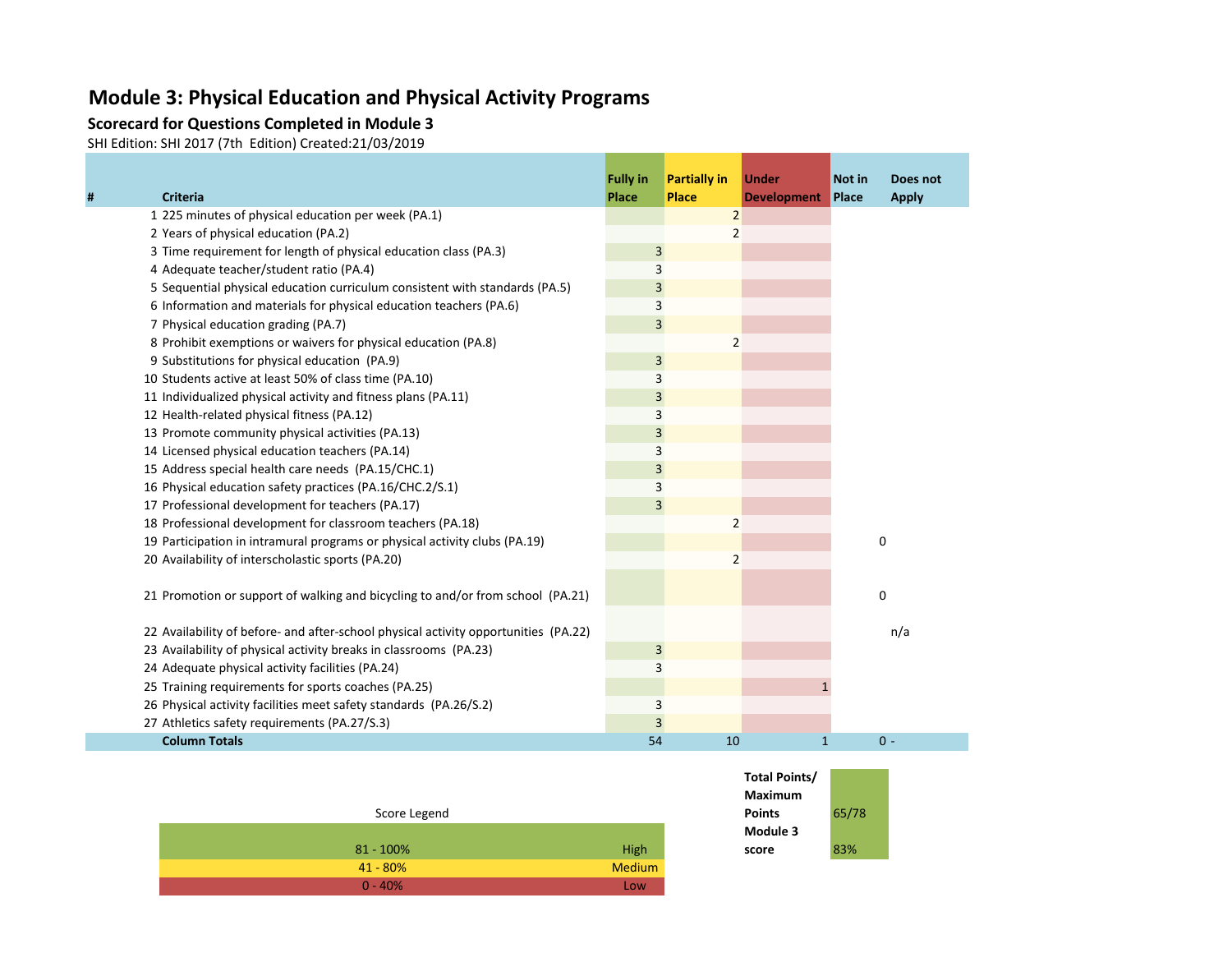## **Module 4: Nutrition Environment and Services**

### **Scorecard for Questions Completed in Module 4**

SHI Edition: SHI 2017 (7th Edition) Created:21/03/2019

| # | <b>Criteria</b>                                                   | <b>Fully in</b><br><b>Place</b> | <b>Partially in</b><br><b>Place</b> | <b>Under</b><br><b>Development</b> | Not in<br><b>Place</b> | Does not<br><b>Apply</b> |
|---|-------------------------------------------------------------------|---------------------------------|-------------------------------------|------------------------------------|------------------------|--------------------------|
|   | 1 Breakfast and lunch programs (N.1)                              | 3                               |                                     |                                    |                        |                          |
|   | 2 School breakfast (N.2)                                          |                                 |                                     |                                    |                        |                          |
|   | 3 School lunch (N.3)                                              | 3                               |                                     |                                    |                        |                          |
|   | 4 Variety of offerings in school meals (N.4)                      |                                 |                                     |                                    |                        |                          |
|   | 5 Healthy food purchasing and preparation practices (N.5)         | 3                               |                                     |                                    |                        |                          |
|   | 6 Venues outside the cafeteria offer fruits and vegetables (N.6)  |                                 |                                     |                                    |                        | n/a                      |
|   | Promote healthy food and beverage choices using Smarter Lunchroom |                                 |                                     |                                    |                        |                          |
|   | 7 techniques (N.7)                                                |                                 |                                     |                                    |                        |                          |
|   | 8 Adequate time to eat school meals (N.8)                         |                                 |                                     |                                    |                        |                          |
|   | Collaboration between school nutrition services staff members and |                                 |                                     |                                    |                        |                          |
|   | 9 teachers (N.9)                                                  | 3                               |                                     |                                    |                        |                          |
|   | Annual continuing education and training requirements for school  |                                 |                                     |                                    |                        |                          |
|   | 10 nutrition services staff (N.10)                                |                                 |                                     |                                    |                        |                          |
|   | 11 Clean, safe, pleasant cafeteria (N.11/S.1)                     | 3                               |                                     |                                    |                        |                          |
|   | 12 Preparedness for food emergencies (N.12/S.2)                   | 3                               |                                     |                                    |                        |                          |
|   | 13 Food safety training (N.13/S.3)                                | 3                               |                                     |                                    |                        |                          |
|   | 14 Farm to School activities (N.14)                               |                                 |                                     |                                    |                        |                          |
|   | <b>Column Totals</b>                                              | 36                              |                                     | $\Omega$                           |                        | $0 -$                    |

| Score Legend |               |
|--------------|---------------|
|              |               |
| $81 - 100\%$ | High          |
| $41 - 80%$   | <b>Medium</b> |
| $0 - 40%$    | Low           |

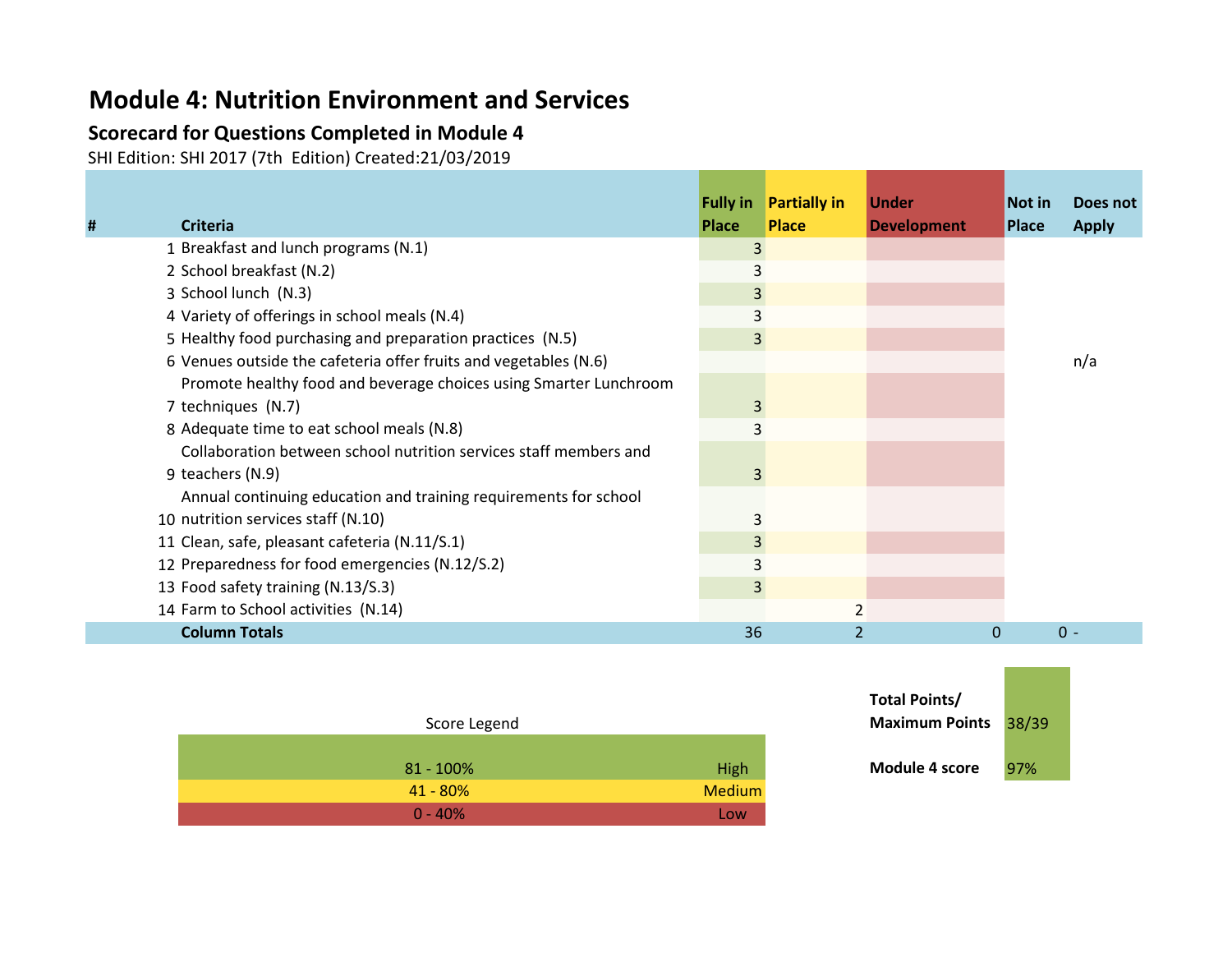# **Module 5: School Health Services**

### **Scorecard for Questions Completed in Module 5**

SHI Edition: SHI 2017 (7th Edition) Created:21/03/2019

|   |                                                                | <b>Fully in</b> | <b>Partially in</b> | <b>Under</b>       | Not in       | Does not     |
|---|----------------------------------------------------------------|-----------------|---------------------|--------------------|--------------|--------------|
| # | <b>Criteria</b>                                                | <b>Place</b>    | <b>Place</b>        | <b>Development</b> | <b>Place</b> | <b>Apply</b> |
|   | 1 Health services provided by a full-time school nurse (CC.1)  |                 |                     |                    |              |              |
|   | 2 School-based healthcare services (CC.2)                      |                 |                     |                    |              |              |
|   | 3 Health and safety promotion for students and families (CC.3) |                 |                     |                    |              | 0            |
|   | 4 Collaborate with other school staff members (CC.4)           |                 |                     |                    |              |              |
|   | 5 Implement a referral system (CC.5)                           |                 |                     |                    |              |              |
|   | 6 Student health information, including insurance (CC.6)       |                 |                     |                    |              |              |
|   | 7 Consulting school health physician (CC.7)                    |                 | 2                   |                    |              |              |
|   | 8 Food allergy management plan (N.1)                           |                 |                     |                    |              |              |
|   | <b>Column Totals</b>                                           | q               | 6                   |                    |              | $0 -$        |

| Score Legend |               | <b>Maximum Points</b> 16/2 |     |
|--------------|---------------|----------------------------|-----|
| $81 - 100\%$ | <b>High</b>   | <b>Module 5 score</b>      | 67% |
| $41 - 80%$   | <b>Medium</b> |                            |     |
| $0 - 40%$    | Low           |                            |     |

| Total Points/<br><b>Maximum Points</b> | 16/24 |  |
|----------------------------------------|-------|--|
| Module 5 score                         | 67%   |  |

 $\mathcal{L}_{\mathcal{A}}$  and  $\mathcal{L}_{\mathcal{A}}$  and  $\mathcal{L}_{\mathcal{A}}$  and  $\mathcal{L}_{\mathcal{A}}$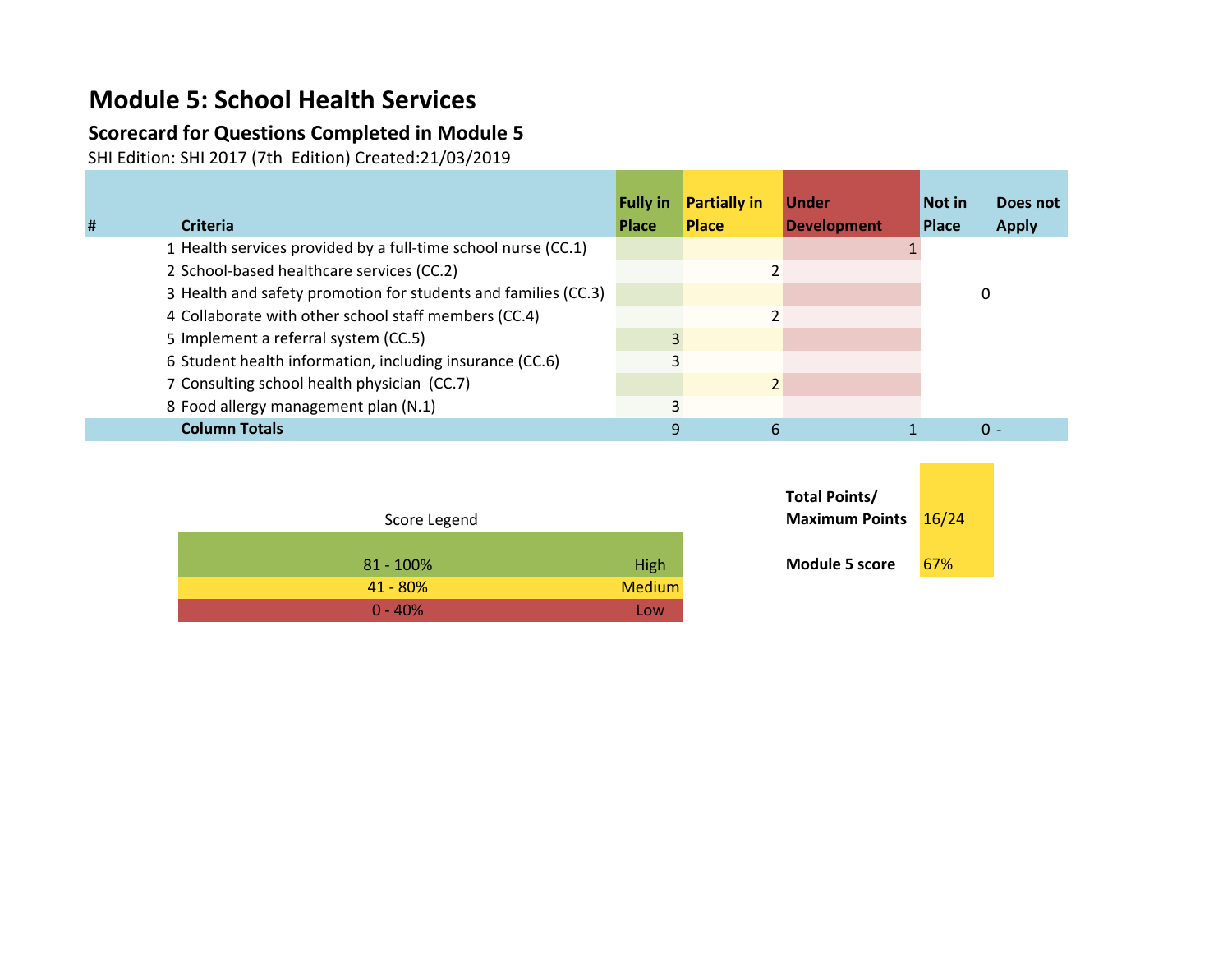## **Module 6: School Counseling, Psychological, and Social Services**

### **Scorecard for Questions Completed in Module 6**

SHI Edition: SHI 2017 (7th Edition) Created:21/03/2019

| # | <b>Criteria</b>                                                        | <b>Fully in</b><br><b>Place</b> | <b>Partially in</b><br><b>Place</b> | <b>Under</b><br><b>Development</b> | <b>Not in</b><br><b>Place</b> | Does not<br><b>Apply</b> |
|---|------------------------------------------------------------------------|---------------------------------|-------------------------------------|------------------------------------|-------------------------------|--------------------------|
|   | Counseling, psychological, and social services provided by a full-time |                                 |                                     |                                    |                               |                          |
|   | 1 counselor, social worker, and psychologist (CC.1)                    |                                 |                                     |                                    |                               |                          |
|   | 2 Health and safety promotion and treatment (CC.2)                     |                                 |                                     |                                    |                               |                          |
|   | 3 Collaborate with other school staff members (CC.3)                   |                                 |                                     |                                    |                               |                          |
|   | Identify and track students with emotional, behavioral, and mental     |                                 |                                     |                                    |                               |                          |
|   | 4 health needs (CC.4)                                                  |                                 |                                     |                                    |                               |                          |
|   | 5 Establish referral system (CC.5)                                     |                                 |                                     |                                    |                               |                          |
|   | 6 Aid students during transitions (CC.6)                               |                                 |                                     |                                    |                               |                          |
|   | <b>Column Totals</b>                                                   | 12                              |                                     |                                    |                               | $0 -$                    |

| Score Legend |               | <b>Maximum Points</b> | 15/1 |
|--------------|---------------|-----------------------|------|
| $81 - 100\%$ | High          | Module 6 score        | 83%  |
| $41 - 80%$   | <b>Medium</b> |                       |      |
| $0 - 40%$    | Low           |                       |      |

| Total Points/<br><b>Maximum Points</b> | 15/18 |  |
|----------------------------------------|-------|--|
| Module 6 score                         | 83%   |  |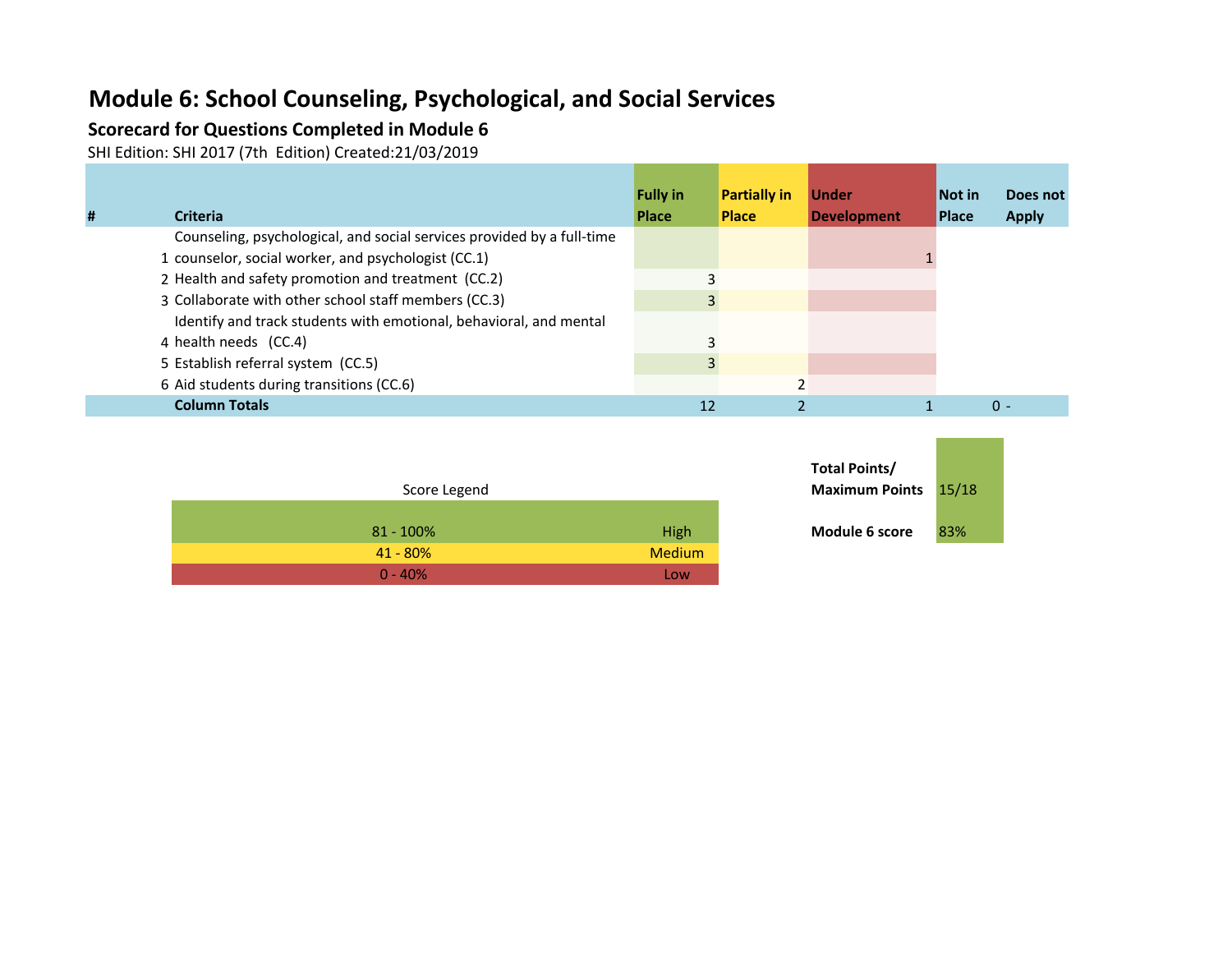### **Module 7: Social and Emotional Climate**

### **Scorecard for Questions Completed in Module 7**

SHI Edition: SHI 2017 (7th Edition) Created:21/03/2019

|   |                                                                              |              | <b>Fully in Partially in</b> | <b>Under</b>       | Not in       | Does not     |
|---|------------------------------------------------------------------------------|--------------|------------------------------|--------------------|--------------|--------------|
| # | <b>Criteria</b>                                                              | <b>Place</b> | <b>Place</b>                 | <b>Development</b> | <b>Place</b> | <b>Apply</b> |
|   | 1 Positive school climate (CC.1)                                             |              |                              |                    |              |              |
|   | 2 Positive student relationships (CC.2)                                      |              |                              |                    |              |              |
|   | 3 Professional development on meeting diverse needs of students (CC.3)       |              |                              |                    |              |              |
|   | 4 Collaboration to promote social and emotional learning (CC.4)              |              |                              |                    |              |              |
|   | 5 School-wide social and emotional learning (CC.5)                           |              |                              |                    |              |              |
|   | Community partnerships to promote social and emotional learning for students |              |                              |                    |              |              |
|   | 6 in school (CC.6)                                                           |              |                              |                    |              |              |
|   | 7 Prevent harassment and bullying (CC.7)                                     |              |                              |                    |              |              |
|   | 8 Active supervision (CC.8)                                                  |              |                              |                    |              |              |
|   | 9 Engaging all students (CC.9)                                               |              |                              |                    |              |              |
|   | <b>Column Totals</b>                                                         | 18           | b                            |                    |              | $0 -$        |

|              |        | 1 VWI 1 VIIIW         |
|--------------|--------|-----------------------|
| Score Legend |        | <b>Maximum Points</b> |
| $81 - 100\%$ | High   | <b>Module 7 score</b> |
| $41 - 80%$   | Medium |                       |
| $0 - 40%$    | Low    |                       |

| Total Points/<br><b>Maximum Points</b> | 24/27 |
|----------------------------------------|-------|
| Module 7 score                         | 89%   |

**Contract Contract Contract**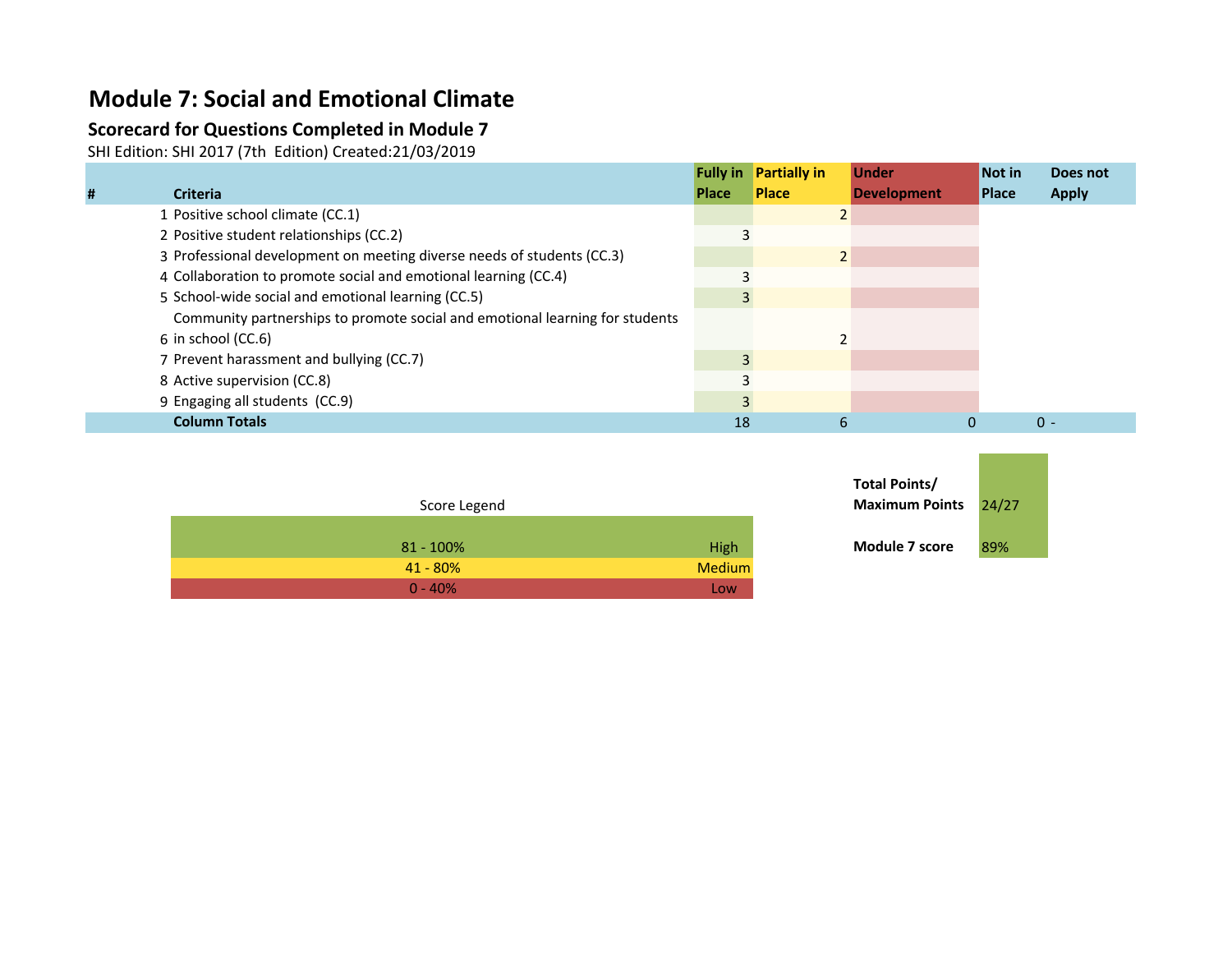## **Module 8: Physical Environment**

### **Scorecard for Questions Completed in Module 8**

SHI Edition: SHI 2017 (7th Edition) Created:21/03/2019

|                                                                             | <b>Fully in</b> | <b>Partially in</b> | <b>Under</b>       | Not in       | Does not     |
|-----------------------------------------------------------------------------|-----------------|---------------------|--------------------|--------------|--------------|
| <b>Criteria</b>                                                             | <b>Place</b>    | <b>Place</b>        | <b>Development</b> | <b>Place</b> | <b>Apply</b> |
| 1 School environmental health program (CC.1)                                |                 |                     |                    |              |              |
| 2 Effective management of an environmental health and safety program (CC.2) |                 |                     |                    |              |              |
| 3 Professional development for school environmental health (CC.3)           |                 |                     |                    |              |              |
| 4 Student involvement in promoting environmental health (CC.4)              |                 |                     |                    |              |              |
| 5 Cleaning and maintenance practices (CC.5)                                 |                 |                     |                    |              |              |
| 6 Implement indoor air quality practices (CC.6)                             |                 |                     |                    |              |              |
| 7 Implement integrated pest management practices (CC.7)                     |                 |                     |                    |              |              |
| <b>Column Totals</b>                                                        |                 |                     |                    |              | $\Omega$ -   |

| Score Legend                 | Maximum Points 21/21 |      |
|------------------------------|----------------------|------|
| High<br>$81 - 100\%$         | Module 8 score       | 100% |
| <b>Medium</b><br>$41 - 80\%$ |                      |      |
| $0 - 40%$<br>Low             |                      |      |

| Total Points/<br><b>Maximum Points</b> | 21/21 |
|----------------------------------------|-------|
| Module 8 score                         | 100%  |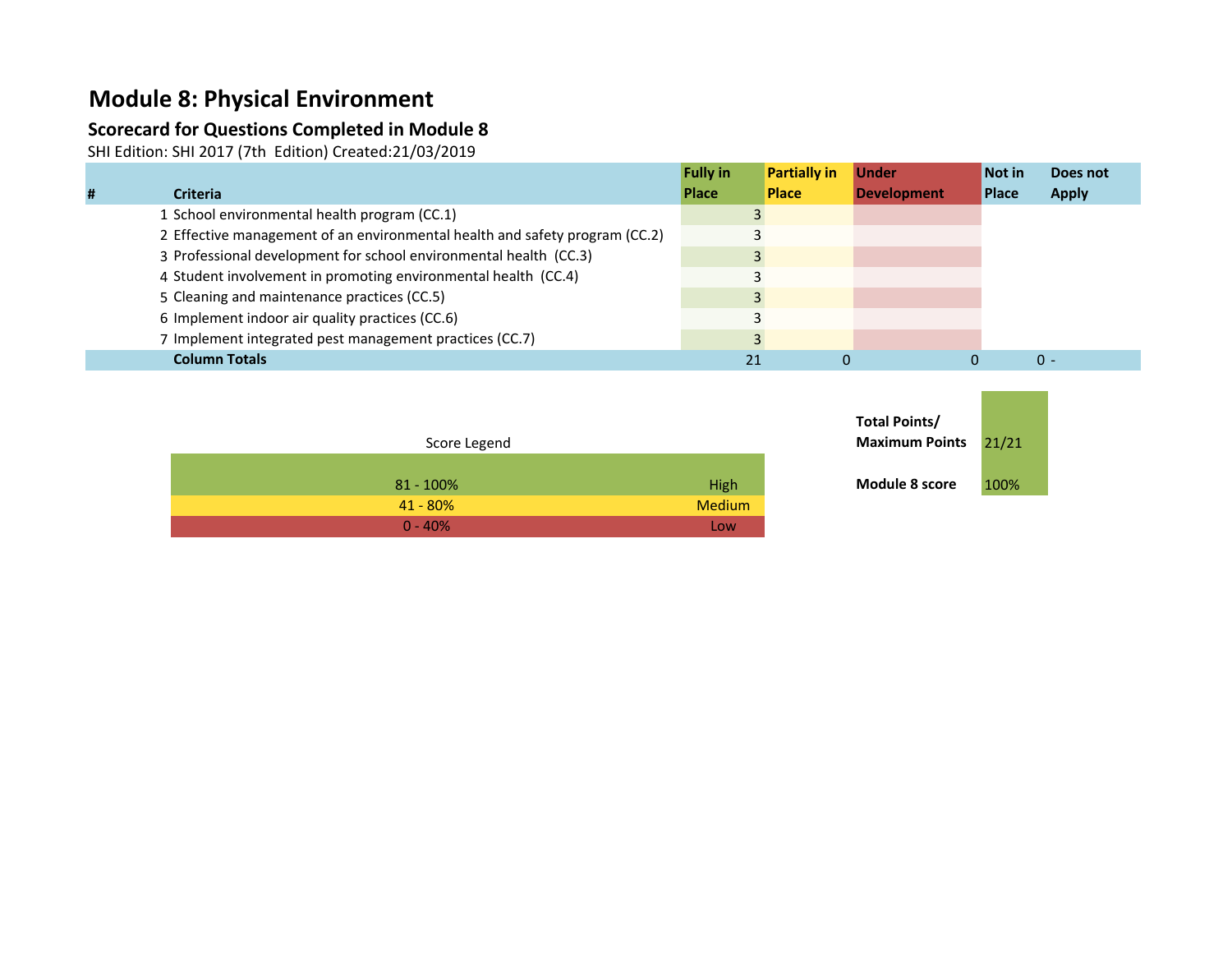# **Module 9: Employee Wellness and Health Promotion**

### **Scorecard for Questions Completed in Module 9**

SHI Edition: SHI 2017 (7th Edition) Created:21/03/2019

|   |                                                                           | <b>Fully in</b> | <b>Partially in</b> | <b>Under</b>       | Not in       | Does not     |
|---|---------------------------------------------------------------------------|-----------------|---------------------|--------------------|--------------|--------------|
| # | <b>Criteria</b>                                                           | <b>Place</b>    | <b>Place</b>        | <b>Development</b> | <b>Place</b> | <b>Apply</b> |
|   | 1 Health education for staff members (CC.1)                               | 3               |                     |                    |              |              |
|   | 2 Health assessments for staff members (CC.2)                             |                 |                     |                    |              |              |
|   | 3 Promote staff member participation (CC.3)                               | $\overline{3}$  |                     |                    |              |              |
|   | 4 Stress management programs for staff (CC.4)                             |                 |                     |                    |              |              |
|   | 5 Staff mental health promotion (CC.5)                                    |                 | $\overline{2}$      |                    |              |              |
|   | 6 Breastfeeding policy (CC.6)                                             |                 |                     |                    |              |              |
|   | 7 Programs for staff members on physical activity/fitness (PA.1)          | 3               |                     |                    |              |              |
|   |                                                                           |                 |                     |                    |              |              |
|   | 8 Programs for staff members on healthy eating/weight management (N.1)    |                 |                     |                    |              |              |
|   | All foods served and sold to staff meet the USDA's Smart Snacks in School |                 |                     |                    |              |              |
|   | 9 nutrition (N.2)                                                         |                 | $\overline{2}$      |                    |              |              |
|   | 10 Modeling healthy eating and physical activity behaviors (N.3/PA.2)     | 3               |                     |                    |              |              |
|   | <b>Column Totals</b>                                                      | 21              | 6                   | $\mathbf{0}$       |              | $\Omega$ -   |

| Score Legend |                             | <b>Maximum Points</b> | 27/3 |  |
|--------------|-----------------------------|-----------------------|------|--|
|              | High<br>$81 - 100\%$        | <b>Module 9 score</b> | 90%  |  |
|              | <b>Medium</b><br>$41 - 80%$ |                       |      |  |
|              | $0 - 40%$<br><b>LOW</b>     |                       |      |  |

| Total Points/<br><b>Maximum Points</b> | 27/30 |  |  |  |
|----------------------------------------|-------|--|--|--|
| Module 9 score                         | 90%   |  |  |  |

**Contract Contract Contract**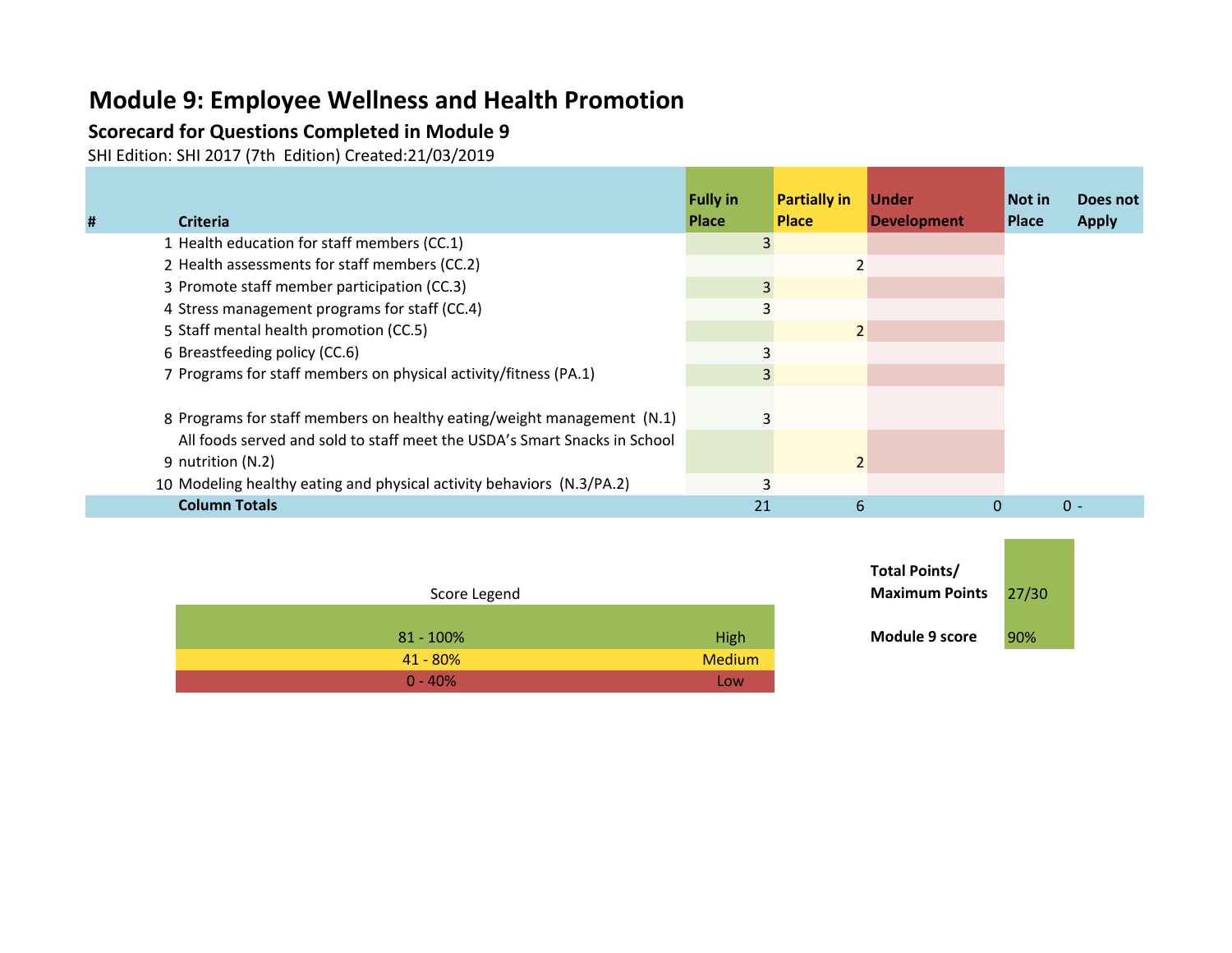# **Module 10: Family Engagement**

## **Scorecard for Questions Completed in Module 10**

SHI Edition: SHI 2017 (7th Edition) Created:21/03/2019

|   |                                                                         | <b>Fully in</b> | <b>Partially in</b> | <b>Under</b>       | Not in       | Does not     |
|---|-------------------------------------------------------------------------|-----------------|---------------------|--------------------|--------------|--------------|
| # | <b>Criteria</b>                                                         | <b>Place</b>    | <b>Place</b>        | <b>Development</b> | <b>Place</b> | <b>Apply</b> |
|   | 1 Communication with families (CC.1)                                    | 3               |                     |                    |              |              |
|   | 2 Parenting strategies (CC.2)                                           |                 |                     |                    |              |              |
|   | 3 Family engagement in school decision making (CC.3)                    |                 | 2                   |                    |              |              |
|   | 4 Family volunteers (CC.4)                                              |                 |                     |                    |              |              |
|   | 5 Family engagement in learning at home (CC.5)                          | 3               |                     |                    |              |              |
|   | 6 Family access to school facilities (CC.6)                             |                 |                     |                    |              |              |
|   | 7 Professional development on family engagement strategies (CC.7)       |                 |                     |                    |              |              |
|   | 8 Professional development to assist parents seeking services (CC.8)    |                 |                     |                    |              |              |
|   | 9 School health updates for families (CC.9)                             | 3               |                     |                    |              |              |
|   |                                                                         |                 |                     |                    |              |              |
|   | Student and family involvement in the school meal programs and other    |                 |                     |                    |              |              |
|   | 10 foods and beverages sold, served and offered on school campus. (N.1) |                 |                     |                    |              |              |
|   | <b>Column Totals</b>                                                    | 12              | 10                  |                    |              | $0 -$        |

| Score Legend | <b>Maximum Points</b>   | 23/3 |
|--------------|-------------------------|------|
| $81 - 100\%$ | Module 10 score<br>High | 77%  |
| $41 - 80\%$  | <b>Medium</b>           |      |
| $0 - 40%$    | Low                     |      |

| Total Points/<br><b>Maximum Points</b> | 23/30 |  |  |
|----------------------------------------|-------|--|--|
| Module 10 score                        | 77%   |  |  |